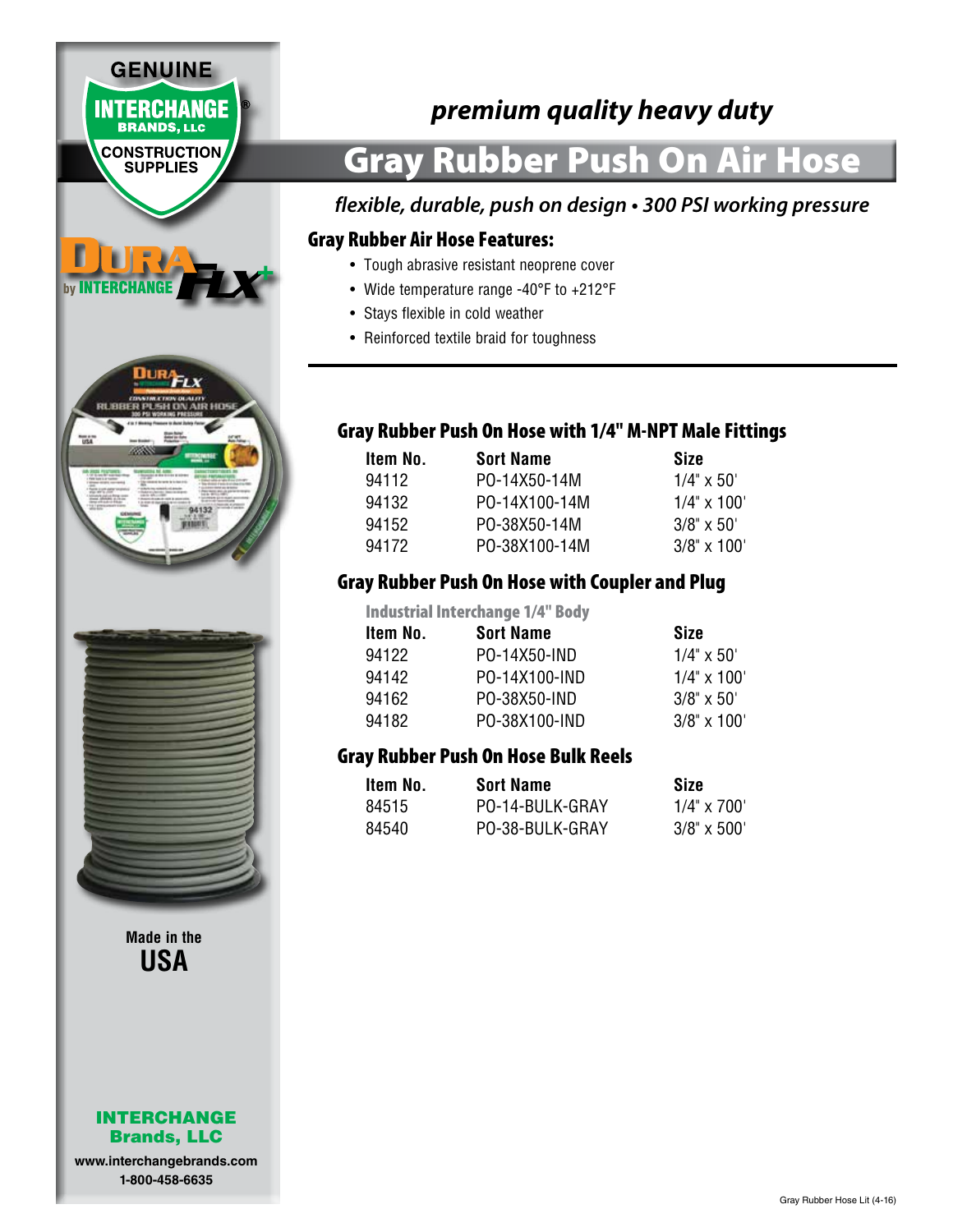

**www.interchangebrands.com 1-800-458-6635**

# *premium quality heavy duty*

# Black Rubber Air Hose

# *flexible, durable, abrasion resistant • 250 PSI working pressure*

#### Black Rubber Air Hose Features:

- Heavy duty EPDM cover and tube
- Reinforced with spiral synthetic yarn
- Stays flexible in cold weather -40°F to +212°F

#### Black Rubber Hose with 1/4" M-NPT Male Reusable Fittings

| Item No. | <b>Sort Name</b> | Size               |
|----------|------------------|--------------------|
| 94280    | 119B-14X50-14M   | $1/4$ " x 50'      |
| 94290    | 119B-14X100-14M  | $1/4" \times 100'$ |
| 94300    | 119B-38X50-14M   | $3/8" \times 50'$  |
| 94305    | 119B-38X100-14M  | $3/8" \times 100'$ |

## Black Rubber Hose Bulk Reels

| Item No. | <b>Sort Name</b> | Size               |
|----------|------------------|--------------------|
| 84500    | 119B-14-BULK     | $1/4" \times 800'$ |
| 84600    | 119B-38-BULK     | $3/8" \times 700'$ |